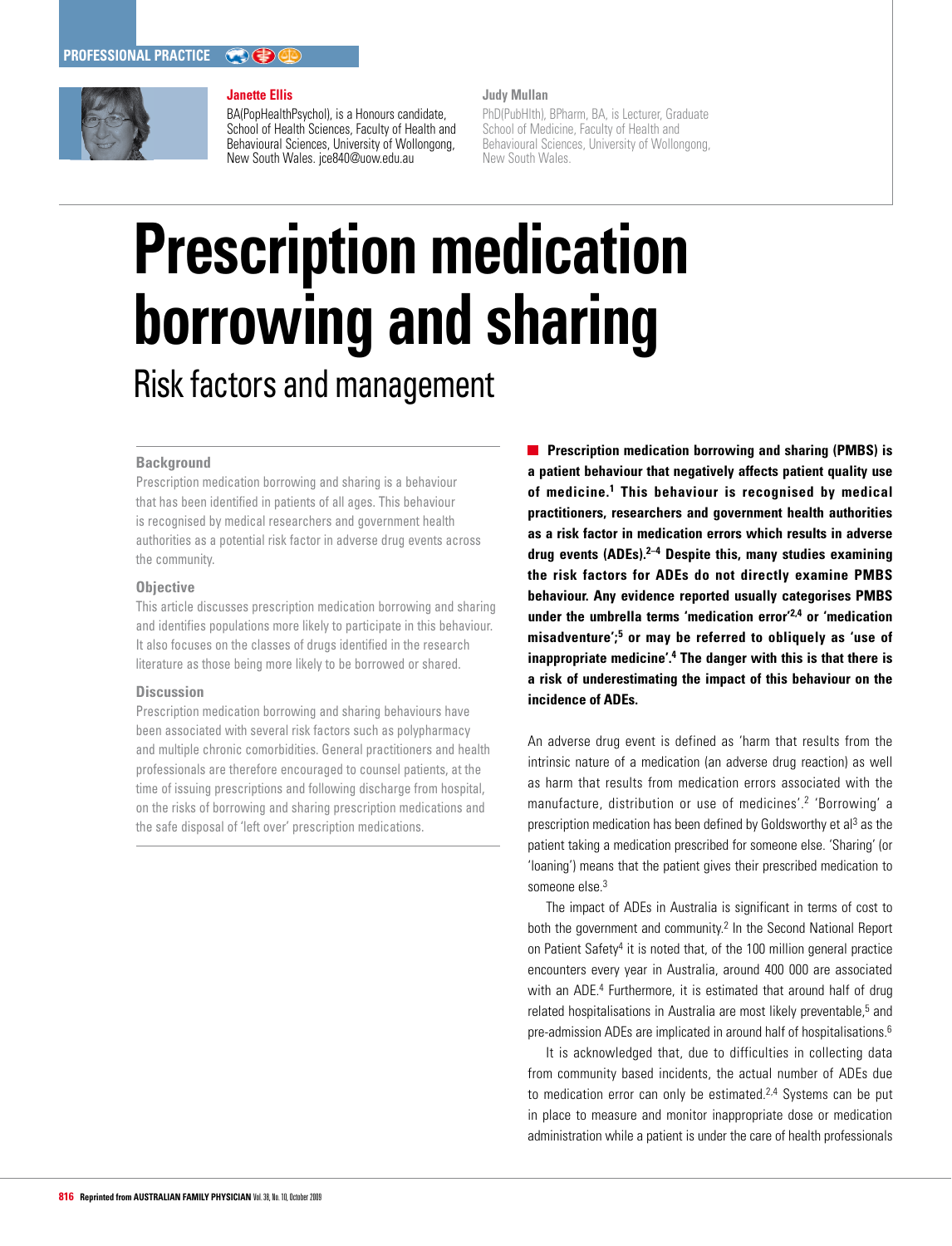Table 1. Conditions facilitating PMBS, as identified in

research literature

in a hospital setting; however, this is more difficult when a patient is at home. One major issue reported in research literature is changes to patient medication regimens during hospitalisation and how these changes are communicated to the patient's primary care physician through the discharge summary.<sup>7</sup> There is a possibility that complications may arise: for example, if a medication is discontinued the patient may not be counselled about correctly disposing of leftover medications at home, this may lead to possible hoarding of prescription medications, which in turn can facilitate PMBS behaviour and possible ADEs due to the availability of 'spare' medication.

Literature and reviews on ADEs in hospital and ambulatory care have pinpointed several risk factors for ADEs. These include the increased age of the patient, multiple medications (polypharmacy), and an increased number of chronic, comorbid conditions.2,5,8–10 As there is no complete, reliable, single source of data, $^2$  due in part to there being no centralised reporting system for 'minor' ADEs (ie. those that do not cause fatalities nor lasting morbidity), $8,10$  there may be more risk factors that have not yet been identified.

## **Different populations**

Research has found PMBS behaviour is prevalent across all ages.3,11,12 There are similar issues with PMBS in all ages; however, there are also age specific and cultural issues which have been identified.

Patients who self medicate appropriately with over-the-counter (OTC) medications are the main focus of research studies.<sup>12-14</sup> In general, this behaviour is considered benign, although a subgroup of 'unsafe self medicators' has been described in a survey of Spanish participants aged 16 years and over.<sup>12</sup> This description refers to the taking of prescription or restricted medicines without professional medical supervision<sup>12</sup> and it is assumed that this behaviour also includes PMBS. In this study, the characteristics of these 'unsafe self medicators' included female gender, living alone, being retired and being older.<sup>12</sup>

Very few studies since 2000 focus directly on PMBS behaviour. Two American studies looked at populations aged 12–44 years. In both studies it was found that around one-quarter of respondents reported sharing or borrowing prescription medications; $3,11$  usually asthma,<sup>11</sup> allergy, pain relief<sup>3</sup> and antibiotic medications<sup>3</sup> (*Table 1*). The incidence of this behaviour was higher in those aged 18–35 years,<sup>3</sup> peaking in the early 20s.<sup>11</sup>

In a review of medication use among older Australians it was found that 13–20% reported sharing prescription medications.<sup>15</sup> In common with the younger populations previously discussed,  $3,11$  older Australians were willing to share medication(s) previously prescribed for them if they had run out of that medication.15 Borrowing 'new' medication was not as acceptable, with only 2% reporting to have borrowed a prescription drug never prescribed for them.15

A recent small, qualitative Australian study looking at medication management habits of non-English speaking background (Chinese and Arabic) residents in southwestern Sydney found that a significant

| research literature                                             |
|-----------------------------------------------------------------|
| More likely to share with a family member                       |
| Share with someone else, if they had the same prescription      |
| Borrower had run out of prescription medicine in the short term |
| Wanting to 'help a friend'                                      |
| Had 'leftover' medicine – kept deliberately for 'next time'     |
| Non-English speaking background                                 |
| More people in the house                                        |
| Single (not in a relationship)                                  |
| Wanting same medication as other family member                  |
|                                                                 |

proportion of these people practised PMBS behaviour. Researchers identified several factors that facilitated this behaviour (*Table 1*),<sup>1</sup> most of which were similar to American studies.<sup>3,11</sup> In particular, people in this population were more likely to share prescription medicine with a family member, kept 'leftover' medicine for 'next time' and asked their GP for the same medication that a family member had been prescribed.1

Australians aged over 60 years have also been found to share, stockpile and hoard their prescription medications.<sup>5,15,6</sup> The reported rates of elderly people stockpiling and hoarding prescription medicine varied from  $0.9\%$ <sup>5</sup> to over  $42\%$ .<sup>16</sup> It should be noted however, that these results are based on small studies, usually related to the home medicine review (HMR) process. Perhaps as a result of people hoarding medicines, a significant number of elderly respondents were found to have expired medicines in their home.<sup>5</sup> Higher numbers of medications in an elderly person's home (prescription and OTC medications) have been found to have a significant correlation with severity of illness and worsened health status,<sup>17</sup> including increased risk of ADEs.<sup>17</sup> No definitive data on the link between hoarding medicines and PMBS has been collected or reported.4

# **Medications most likely to be borrowed or shared**

Several classes of drugs (*Table 2*) have been identified as being borrowed or shared for the treatment of both acute and chronic health conditions. In particular, pain medications are commonly borrowed or shared, including nonsteroidal anti-inflammatory agents (NSAIDs) and the stronger opioids.<sup>12,18,19</sup> Antibiotics also appear to be major contributors to borrowing and sharing behaviours.

The use of NSAIDS have been implicated in 'medication misadventures' due to inappropriate use or use of expired medications,<sup>5</sup> behaviours which encompass PMBS. The unmonitored long term use of NSAIDS<sup>18</sup> has the potential for ADEs, particularly drug-drug interactions with prescribed medications. Examples of these interactions include an exacerbation of bleeding when used in combination with anticoagulants (eg. heparin and warfarin), $2.5$  and cardiac complications when used in combination with cardiovascular medications (eg. antihypertensives and digoxin).2,5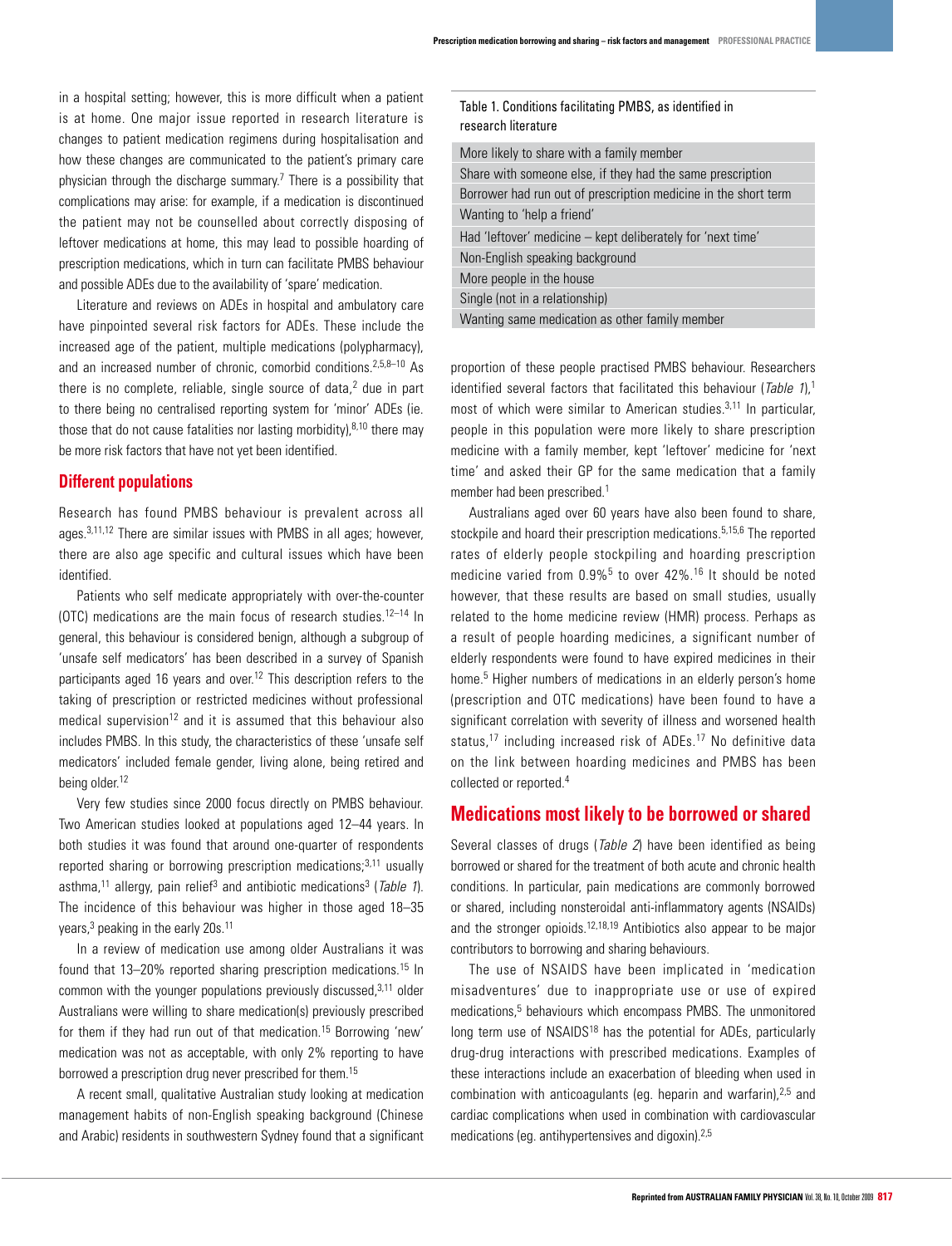## Table 2. Classes of drugs implicated in PMBS, as identified in research literature

# Table 3. Possible impacts of prescription medication borrowing and sharing

Complications of incorrect use

Drug-drug interactions

Development of antibiotic resistance (due to people not following the full course of antibiotics)

Addiction/misuse of addictive medications (leading to personal and societal consequences of such abuse)

Reduced care seeking (delays in seeking professional medical help can lead to misdiagnosis or diagnosis of a disease at a later stage, leading to poorer outcomes)

Increased patient perception of ineffective treatment (due to patient not taking an appropriate dose or medication for his/her condition) Poisoning of patient due to inappropriate dose

Damage to fetus during early pregnancy

Much of the focus of borrowing and sharing associated with opioid analgesics is on the illegal diversion of these medications,<sup>3</sup> with sourcing such medications from family members (through stealing or coercion) being recognised as a significant factor in this behaviour.20

The final class of drugs, and of concern worldwide, is the use of unprescribed antibiotics, which has been identified as a risk factor in the development of antibiotic resistant bacteria. $21-23$  In a European study into antibiotic use by adults, it was found that 46% of respondents (n=15 548) used leftover antibiotics (antibiotics not used at the end of a course of antibiotics)<sup>22</sup> when they believed that the infection had returned. This behaviour has also been observed in Australia,<sup>1</sup> with patients admitting to keeping leftover antibiotics 'for next time'.1

# **Impacts of borrowing and sharing prescription medications**

One of the few studies into PMBS behaviour by Goldsworthy, Schwartz and Mayhorn<sup>3</sup> led to the framing of a theoretical model.<sup>3</sup> This model describes the mechanisms and outcomes of this behaviour, positing possible individual and societal impacts. A study by Petersen et al<sup>11</sup> adds to the impacts component of the model (Table 3).

The risk of drug-drug interactions, poisoning and the development of antibiotic resistant strains of pathogens are readily recognised

impacts of PMBS behaviour. Other impacts related to patient perception of the effectiveness of medication treatments or physician care are less often discussed and are more difficult to manage.

# **Discussion**

Several risk factors and characteristics have been identified which may be associated with PMBS behaviours, providing a theoretical picture of a patient who is more likely to borrow or share prescription medications (Table 1).

Prescription medication borrowing and sharing is acknowledged as being commonplace among patients; however, possibly due to the difficulties in collecting data on ADEs occurring in the community, little evidence has been collected on the prevalence and the incidence of this behaviour associated with ADEs. Further research into PMBS behaviour in elderly patients and those with chronic comorbid health conditions in particular, needs to be conducted as this group are at most risk of poor health outcomes or ADEs as a result of this behaviour.

General practitioners and other health professionals should be proactive in helping patients manage their prescription medications safely. In every day practice strategies such as education, and encouragement and reinforcement to discourage the practice of borrowing and sharing prescribed medications should be considered.

Patients recently discharged from hospital should have their current medication regimens reconciled. That is, a check of the medications listed on the patient's discharge summary should be made and the patient consulted to determine which medications are still being taken, and that the patient is managing their new medication regimen safely having appropriately discarded medications no longer required.

Patients should also be counselled at the time of prescribing, especially the identified 'at risk' medications (eg. antibiotics, NSAIDs, strong painkillers), that these medications are for their use only and that they should not be shared with family or friends. Likewise, any changes to a patient's medication regimens should include discussion about how patients should safely dispose of unwanted leftover prescription medications.

Conflict of interest: none declared.

### **Acknowledgment**

This paper was written as a Summer Scholarship Project for the Faculty of Health and Behavioral Sciences, University of Wollongong, NSW, 2008–2009.

### **References**

- 1. Bolton P, Hammoud S, Leung J. Issues in quality use of medicines in two non– English speaking background communities. Australian Journal of Primary Health 2002;8:75–80.
- 2. Runciman WB, Roughead EE, Semple SJ, Adams RJ. Adverse drug events and medication errors in Australia. Int J Qual Health Care 2003;15:i49–59.
- 3. Goldsworthy RC, Schwartz NC, Mayhorn CB. Beyond abuse and exposure: Framing the impact of prescription-medication sharing. Am J Public Health 2008;98:1115–21.
- 4. Australian Council for Safety and Quality in Health Care. Second national report on patient safety – Improving medication safety. Canberra: Australian Commission on Safety and Quality in Health Care, 2002.